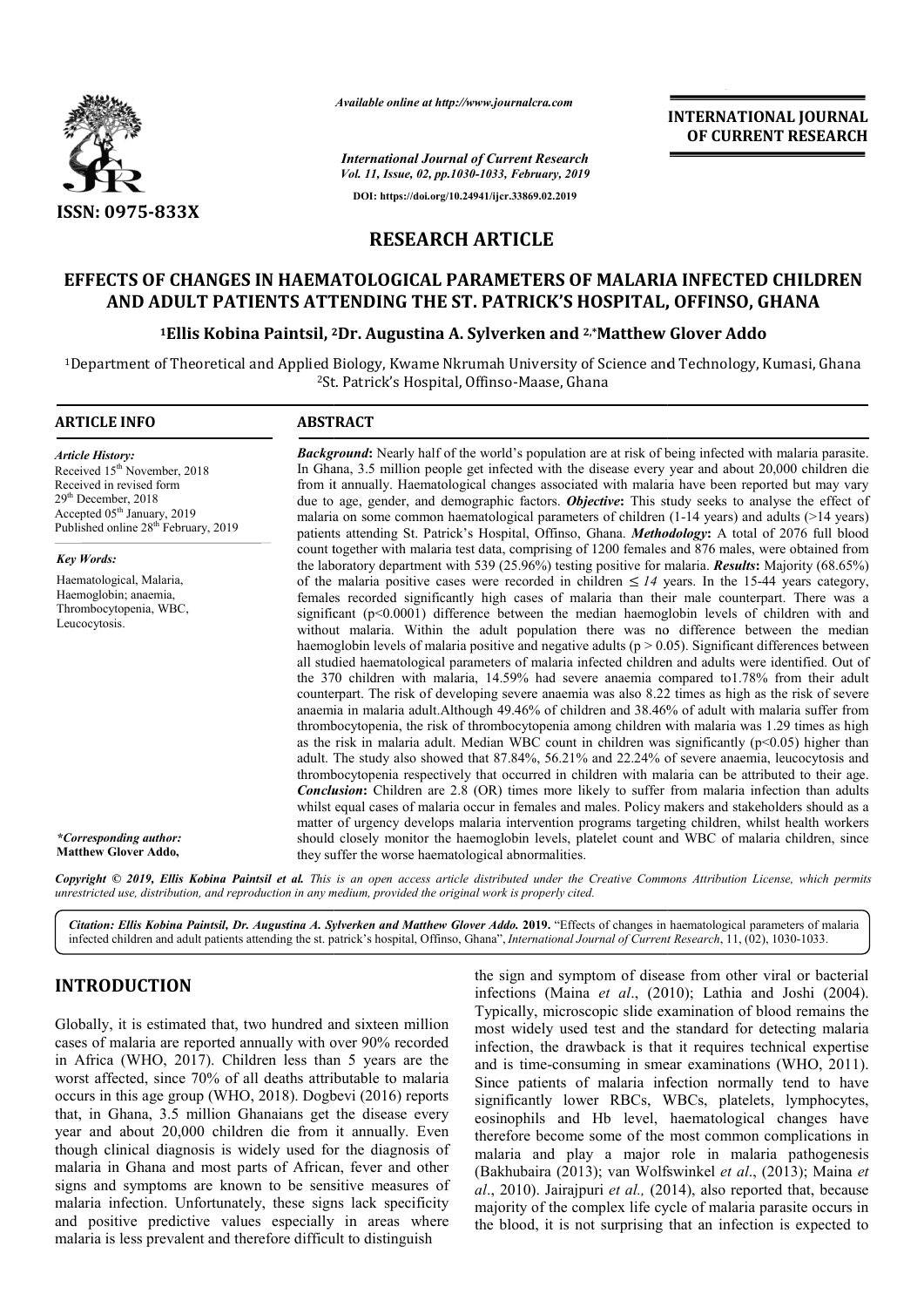induce some changes in haematological parameters. Changes in haematological parameters are likely to be influenced by any disease condition including endemic diseases, such as malaria, that can affect health of mankind with various clinical presentations (Kotepui *et al.,* 2014). These changes associated with malaria may also vary with age, gender, and demographic factors (Nutan *et al.,* 2015). Therefore, diagnosis and treatment of malaria will greatly improve if the effects of malaria infection on haematological parameters are well known in each geographical area. This study therefore seeks to analyse the changes in some haematological parameters of malaria infected children and adult patients attending the St. Patrick's Hospital, Offinso, Ghana.

### **MATERIALS AND METHODS**

A total of two thousand and seventy-six (2076) full blood count together with malaria test data were obtained as secondary data from the laboratory department of St. Patrick's Hospital, Offinso, from January 2018 to June 2018. This included 1200 females and 876 males between the ages of 1 to 102 years. The diagnosis of malaria was done using Rapid Diagnostic Test (RDT) and confirmed by blood film smear examination. Full blood count analyses were also done using Mindray BC – 3000Plus auto analyser after careful calibration to measure haemoglobin, white blood cell, platelet, lymphocytes, neutrophils, and mixed cell count. Identification of malaria parasites was done using RDT and confirmed by blood film smear examination. The analyser provides results on 19 haematological parameters and have an internal control that considers neutrophils and lymphocytes as the most important type of WBC. The secondary data obtained was initially entered in Microsoft Excel (2010) and checked for errors after which it was exported to IBM SPSS Statistics 22 software for further analysis. Because all the haematological parameters studied have non-normal distribution, Mann-Whitney test was used to compare groups after determining the medians (interquartile range). Odds ratios (OR), relative risk and attributable risk were computed to determine the risk of children having malaria, risk of having haematological abnormalities and the percentage of abnormalities that can be attributed to age. p-value less than 0.05 was considered significant.

### **RESULTS**

*Malaria infection by age and gender:* Out of the 2076 patients, 539 (25.96%) tested positive for malaria; majority (68.65%) of the malaria positive cases were recorded in children (Table 1). Moreover, children (1-14 years) were 2.8 (OR) times more likely to suffer from malaria infection than adult (>14 years) (p<0.0001, 95% CI: 2.2471 - 3.4060). 539 positive malaria cases recorded 305 (56.59%) occurred in females, while males accounted for 234 (43.41%) of the positive cases. This slightly higher percentage of positive cases recorded in females was however not statistically significant (OR: 0.9350, p<0.5061, 95% CI: 0.7669 to 1.1399) (Table 1).

*Influence of malaria infection on haematological parameters in children and adult:* The least median haemoglobin concentration of 9.5g/dL was observed in children (1-14 years) with malaria infection. Children without malaria recorded highest platelet count of 335  $\times$  10<sup>9</sup>/L whilst those with malaria had the minimum median platelet value of  $151 \times 10^9$ /

L (Table 2). Adult with malaria infection recorded the least white blood cell count of  $6.7 \times 10^9$ /L; however, this was not statistically significant (p>0.05) compared to the  $7.2 \times 10^9$ /L reported in those without malaria. Also, there was no significant difference between haemoglobin concentration and mixed cell count of malaria negative and positive patients in the adult population (Table 3).

*Analysis of haematological parameters between malaria positive children and adult, Relative risk (RR)and attributable risk (AR) in malaria infected children:* In malaria infected patients, all haematological parameters of children vary significantly from that of adults. Children recorded higher median values for white blood counts, lymphocytes and mixed cell counts; however, for haemoglobin levels, platelet count and neutrophils the median values for adults were significantly more than that of the children population (Table 4).Of the 370 children with malaria 183 (49.46%), 135 (36.49%) and 54(14.59%) had thrombocytopenia, leucocytosis and severe anaemia respectively compared to 65 (38.46%), 27 (15.48%) and 3 (1.78%) respectively in the 169 adult patients with malaria. Children with malaria were 8.22 (95% CI: 2.6077 to 25.9210), 2.28 (95% CI: 1.5759 to 3.3095) and 1.29 (95% CI: 1.0354 to 1.5972) (RR) times as likely to develop severe anaemia, leucocytosis and thrombocytopenia respectively compared to adult with malaria  $(p<0.05)$ . Attributable risk of anaemia in malaria positive children caused by their age  $(≤14 \text{ years})$  was 87.84%. On the other hand, proportions of leucocytosis and thrombocytopenia in malaria infected children attributable to not being more than 14 years old were 56.21% and 22.24% respectively.

### **DISCUSSION**

In Ghana, about 3.5 million Ghanaians get the malaria disease every year and about 20,000 children die from it annually. Out of the 539 patients who tested positive for malaria parasites 206 (38.22%) and 164 (30.43%) were in the <5 and 5-14 years age group respectively. All the other age groups collectively accounted for only 31.35% of the malaria positive cases. This finding supports a study by Kleinschmidt and Sharp (2001) where they observed a rise in malaria case among children while adults reported only few cases. The World Health Organization reports that children, especially those under five years are most susceptible to malaria infection whilst adults acquire partial immunity due to several years of exposure even though this does not offer them complete protection (WHO, 2018). It is therefore not surprising that in this study, children were 2.8 (OR) times more likely to suffer from malaria infection than adult (p<0.0001, 95% CI: 2.2471 - 3.4060). Among the 539 patients who had malaria, 305 (56.59%) and 234 (43.41%) were females and males respectively. Several studies have identified and linked high malaria infection in females to pregnancy (Rogerson, 2017; Brentlinger*et al*., 2006). However, our study reported equal cases of malaria in females and males (OR: 0.9350, p<0.5061, 95% CI: 0.7669 to 1.1399). The reason for the current findings could be due to the fact that only 46 (2.22%) of the study participant were pregnant. Contrary to this study and other reports that malaria occurs more in females than males, Ayodele (2006) observed that the severity and prevalence of malaria infection is more common in males compared to females. The current findings presented that there is a statistically significant (p<0.0001) difference between the median haemoglobin levels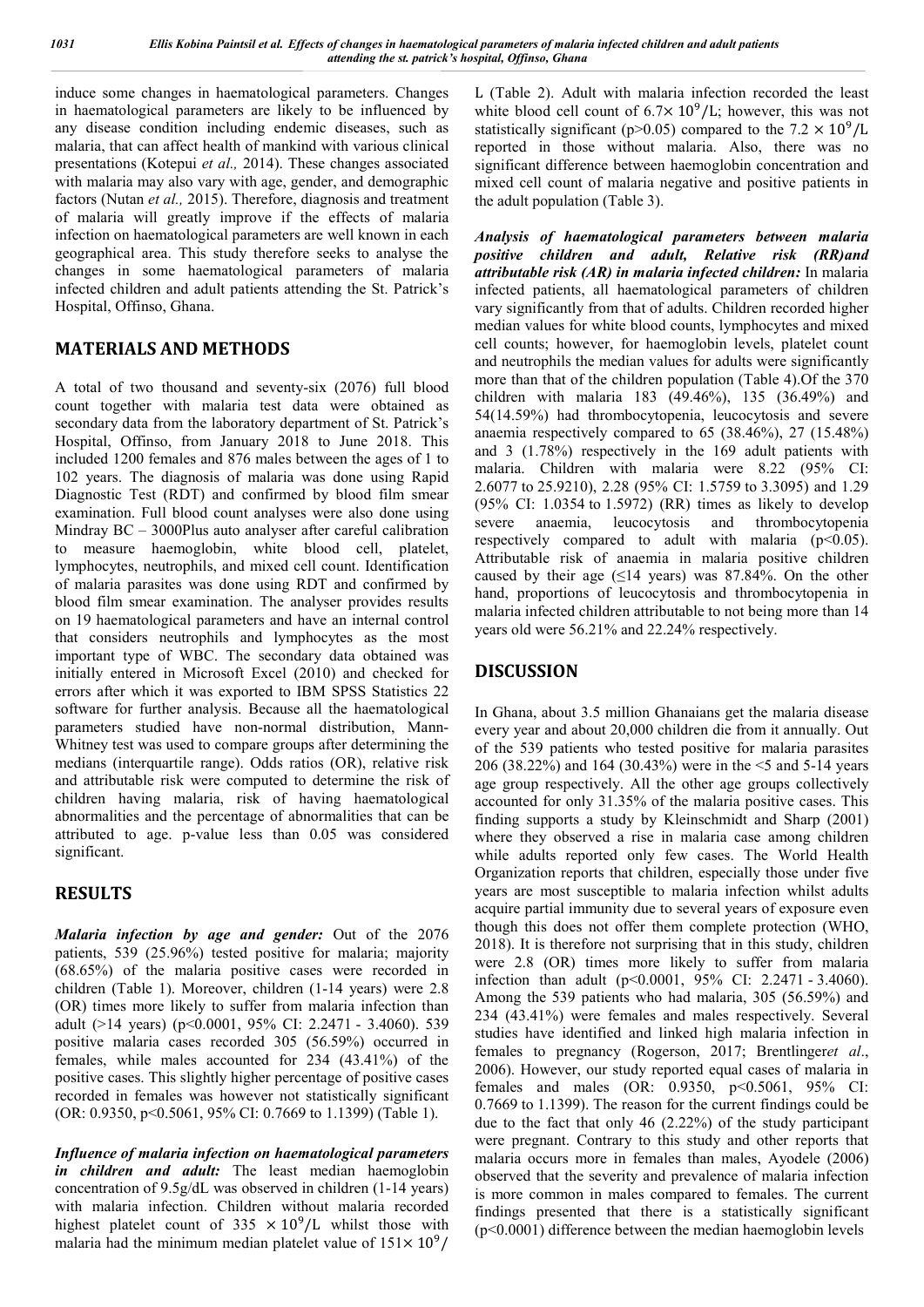|  | Table 1. Malaria infection in age groups and gender |  |  |
|--|-----------------------------------------------------|--|--|
|  |                                                     |  |  |
|  |                                                     |  |  |

| Age group | Malaria status in age groups |                  |                                       | Malaria positive cases by gender |  |  |
|-----------|------------------------------|------------------|---------------------------------------|----------------------------------|--|--|
|           | Negative $n$ $\frac{9}{6}$   | Positive $n$ (%) | Female $n$ $\left(\frac{9}{6}\right)$ | Male $n$ $\%$ )                  |  |  |
| $\leq$ 5  | 481 (31.29)                  | 206 (38.22)      | 106(34.75)                            | 100(42.74)                       |  |  |
| $5 - 14$  | 198 (12.88)                  | 164 (30.43)      | 76 (24.92)                            | 88 (37.61)                       |  |  |
| $15 - 24$ | 233 (15.16)                  | 69 (12.80)       | 48 (15.74)                            | 21 (8.97)                        |  |  |
| 25-34     | 231 (15.03)                  | 37 (6.86)        | 31(10.16)                             | 6(2.56)                          |  |  |
| 35-44     | 136 (8.85)                   | 22(4.08)         | 16(5.25)                              | 6(2.56)                          |  |  |
| 45-54     | 104(6.77)                    | 16(2.97)         | 11(3.61)                              | 5(2.14)                          |  |  |
| 55-64     | 61 (3.97)                    | 11(2.04)         | 8 (3.25)                              | 3(1.28)                          |  |  |
| $\geq 65$ | 93 (6.05)                    | 14 (2.60)        | 9(5.58)                               | 5(2.14)                          |  |  |
| Total     | 1537 (100)                   | 539 (100)        | 305(100)                              | 234 (100)                        |  |  |

**Table 2: Comparison of haematological parameters between malaria negative and positive children (1-14 yrs)**

| <b>Parameters</b>          | Malaria Negative ( $n = 679$ ) Median (IQR) | Malaria Positive (n=370) Median (IOR) | <b>Mann Whitney (U)</b> | p-value  |
|----------------------------|---------------------------------------------|---------------------------------------|-------------------------|----------|
| Age $(1-14$ years)         | $2(1-5)$                                    | $4(2-7)$                              | 95362                   | < 0.0001 |
| Haemoglobin $(g/dL)$       | $10.8(9.8 - 11.7)$                          | $9.5(8 - 11.1)$                       | 83036                   | < 0.0001 |
| WBC $(\times 10^9$ /L)     | $9.9(7.2 - 13.1)$                           | $9.8(7.2 - 13.2)$                     | 121771                  | 0.4123   |
| Platelet $(\times 10^9/L)$ | $335(250-428)$                              | $151(90.25-226)$                      | 36641                   | < 0.0001 |
| Lymphocyte $(\% )$         | $39(27.4 - 50.75)$                          | $30.3(20.6-42)$                       | 90749                   | < 0.0001 |
| $MXD$ $(\%)$               | $7.9(6.45-9.8)$                             | $7.85(6.3-9.9)$                       | 124129                  | 0.7513   |
| Neutrophil $(\% )$         | $51.9(39.8 - 64.75)$                        | $61.35(48.7 - 72.7)$                  | 92281                   | < 0.0001 |
|                            |                                             |                                       |                         |          |

 $IOR = Interauartile range$ ;  $WBC = White blood cell$ ;  $MXD = Mixed Cell Count$ 

| Table 3. Comparison of haematological parameters between malaria negative and positive adult (>14years) |  |  |  |  |
|---------------------------------------------------------------------------------------------------------|--|--|--|--|
|                                                                                                         |  |  |  |  |

| <b>Parameters</b>                       | Malaria Negative (n =858) Median (IQR) | Malaria Positive (n=169) Median (IOR) | Mann Whitney (U) | p-value  |
|-----------------------------------------|----------------------------------------|---------------------------------------|------------------|----------|
| Age $(>14$ years)                       | $33(24-48)$                            | $27(21-43)$                           | 60574            | 0.0007   |
| Haemoglobin( $g/dL$ )                   | $11.9(10.5-13.1)$                      | $11.6(10.2 - 12.7)$                   | 66195            | 0.0736   |
| WBC $(\times 10^9$ /L)                  | $7.2(5.7-9.8)$                         | $6.7(5.2 - 9.7)$                      | 65790            | 0.0569   |
| Platelet ( $\times$ 10 <sup>9</sup> /L) | $226(177-276)$                         | $170(125-214)$                        | 43875            | < 0.0001 |
| Lymphocyte $(\% )$                      | $30.8(18.6 - 42.9)$                    | $21.2(13.1-32.1)$                     | 50961            | < 0.0001 |
| $MXD$ $(\%)$                            | $6.7(5.5-8.3)$                         | $6.5(5.6-8)$                          | 69743            | 0.4339   |
| Neutrophil $(\% )$                      | $61.4(49.1 - 73.8)$                    | $71.4(61 - 79.8)$                     | 51317            | < 0.0001 |

IQR = Interquartile range; WBC = White blood cell; MXD = Mixed Cell Count

**Table 4. Comparison of haematological parameters between malaria positive children (1-14 yrs) and adult (>14 yrs)**

| <b>Parameters</b>          | $1 - 14$ years (n = 370) Median (IQR) | $>14$ years (n=169) Median (IOR) | <b>Mann Whitney (U)</b> | p-value  |
|----------------------------|---------------------------------------|----------------------------------|-------------------------|----------|
| Haemoglobin( $g/dL$ )      | $9.5(8-11.1)$                         | $11.6(10.2 - 12.7)$              | 15621                   | < 0.0001 |
| WBC $(\times 10^9$ /L)     | $9.8(7.2 - 13.2)$                     | $6.7(5.2 - 9.7)$                 | 18361                   | < 0.0001 |
| Platelet $(\times 10^9/L)$ | $151(90.25-226)$                      | $170(125-214)$                   | 27742                   | 0.0357   |
| Lymphocyte $(\% )$         | $30.3(20.6-42)$                       | $21.2(13.1-32.1)$                | 21540                   | < 0.0001 |
| $MXD$ $(\%)$               | $7.85(6.3-9.9)$                       | $6.5(5.6-8)$                     | 22467                   | < 0.0001 |
| Neutrophil $(\%)$          | $61.35(48.7 - 72.7)$                  | $71.4(61 - 79.8)$                | 21042                   | < 0.0001 |

 $IQR = Integrating: WBC = White blood cell; MXD = Mixed Cell Count$ 

of children with and without malaria. Similar to this study, Ewusie*et al.* (2014) analysed demographic and health survey data from Ghana and concluded that the prevalence of anaemia among < 5 years children in Ghana was 78.4%. They argued that the high prevalence could be attributed to the high incidence of malaria cases within this age group. Their report supports the findings of our current study. However, within the adult population there was no difference between the median haemoglobin concentrations of malaria positive and negative patients ( $p > 0.05$ ). Also, this study identified significant difference between platelets, lymphocytes and neutrophils of malaria positive and negative patients in both adult and children. This finding is in agreement with Kotepui *et al.,*  (2014) where they identified significant changes in most haematological parameters of patients infected with malaria.

The current study identified significant difference between all studied haematological parameters of malaria infected children and adult. Of these, malaria positive children recorded significantly low haemoglobin levels compared to malaria infected adult. Of the 370 children with malaria, 14.59% had severe anaemia compared to only 1.78% from their adult counterpart; furthermore, the risk of developing severe anaemia was 8.22 times as high as the risk of severe anaemia in adult with malaria. In an earlier study conducted among

some Zambian children, severe malarial anaemia was found in 9.5% of them; it was also noted that children with several malarial anaemia recorded deaths similar to those with cerebral malaria (Biemba *et al.,* 2000). According to Lamikanra *et al.,*  (2007) severe malarial anaemia is not mainly due to haemolysis and clearance of infected and uninfected red blood cells but also the inability of an infected child to produce enough erythroid response. Although, 49.46% of children and 38.46% of adult with malaria suffer from thrombocytopenia; the risk of thrombocytopenia among malarial children was 1.29 times as high as the risk of thrombocytopenia in malarial adult. A related study conducted in north-western India, by Tanwar *et al.,* (2012), identified that among malaria positive children thrombocytopenia was highest in  $\leq$  5 years age group and decreased with increasing age. Also, the current finding compares favourably with several other studies conducted across the globe (Shaikh *et al.*, 2011; Khan *et al.*, 2012). Nonetheless, explanations on why malarial patients have low platelet levels differ among researchers. Some believe that platelets directly attack the malaria parasite and kill it, thereby offering a protective role to the patient (McMorran *et al*., 2009). Others are of the view that platelets make malaria infection worse through a process called proinflammatory (Morrell, 2014). Further studies need to be conducted in this